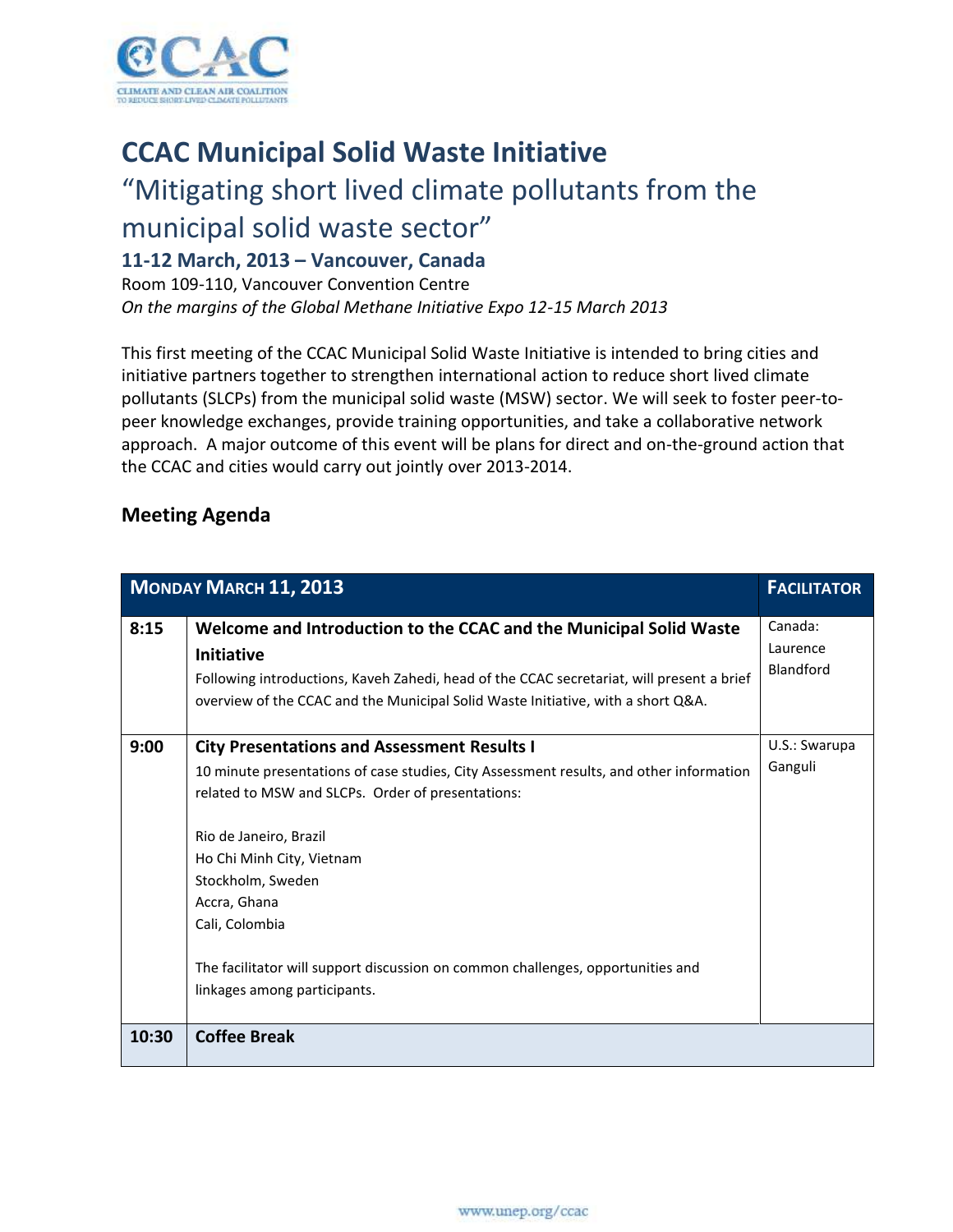

| 10:45 | <b>City Presentations and Assessment Results II</b>                                       |                |
|-------|-------------------------------------------------------------------------------------------|----------------|
|       | Continuation of the previous session. Order of presentations:                             |                |
|       |                                                                                           |                |
|       | Penang, Malaysia                                                                          |                |
|       | Lagos, Nigeria                                                                            |                |
|       | New York, New York                                                                        |                |
|       | Dhaka, Bangladesh                                                                         |                |
|       | Viña del Mar, Chile                                                                       |                |
|       | C40-CCI Cities overview                                                                   |                |
| 12:00 | <b>Evaluation of the City Assessment Process</b>                                          | U.S.: Tom      |
|       | Participants will be asked to comment on the City Assessment process and template,        | Frankiewicz    |
|       | including what went well and what could be improved for future iterations.                |                |
|       |                                                                                           | CCI: Andrea    |
|       |                                                                                           | Stowell        |
|       |                                                                                           |                |
| 12:30 | Lunch                                                                                     |                |
|       |                                                                                           |                |
| 13:30 | <b>City Action Plan Break-out Sessions</b>                                                |                |
|       | The facilitator briefly recaps the morning sessions and introduces specific project areas | Canada: Franck |
|       | to be discussed in afternoon break-out groups.                                            | Portalupi      |
|       | During this two hour session, participants will have the option to join 2 out of 3 break- |                |
|       | out discussions on (1) Landfill management and landfill gas to energy, (2) Collection,    |                |
|       | and (3) Composting and organics management. Each of the three break-out groups will       |                |
|       | be framed by a discussion question and take up one hour, after which participants have    |                |
|       | the option of joining another group. Cities and initiative leads will be able to begin    |                |
|       | drafting action plans, defining the activities supported through the CCAC, and fostering  |                |
|       | city-to-city partnerships. Experts from the U.S., Clinton Climate Initiative, the city of |                |
|       | Lagos, and C40-CCI Cities will facilitate discussions.                                    |                |
|       |                                                                                           |                |
|       | At the end of this session, break-out group facilitators will report summaries of the     |                |
|       | discussions.                                                                              |                |
|       |                                                                                           |                |
| 15:30 | <b>Coffee Break</b>                                                                       |                |
| 16:00 | <b>Financing Mechanisms</b>                                                               | Canada:        |
|       | This learning session will introduce types of financing offered by multilateral           | Laurence       |
|       | development banks, innovative financing approaches in the solid waste sector, public-     | Blandford      |
|       | private partnerships, and lessons learned. Ample opportunities for open discussion        |                |
|       | among presenters and participants will be provided for each topic. The World Bank,        |                |
|       | UNEP, and ISWA will help guide discussions.                                               |                |
|       |                                                                                           |                |
| 17:30 | End of Day 1                                                                              |                |
|       |                                                                                           |                |